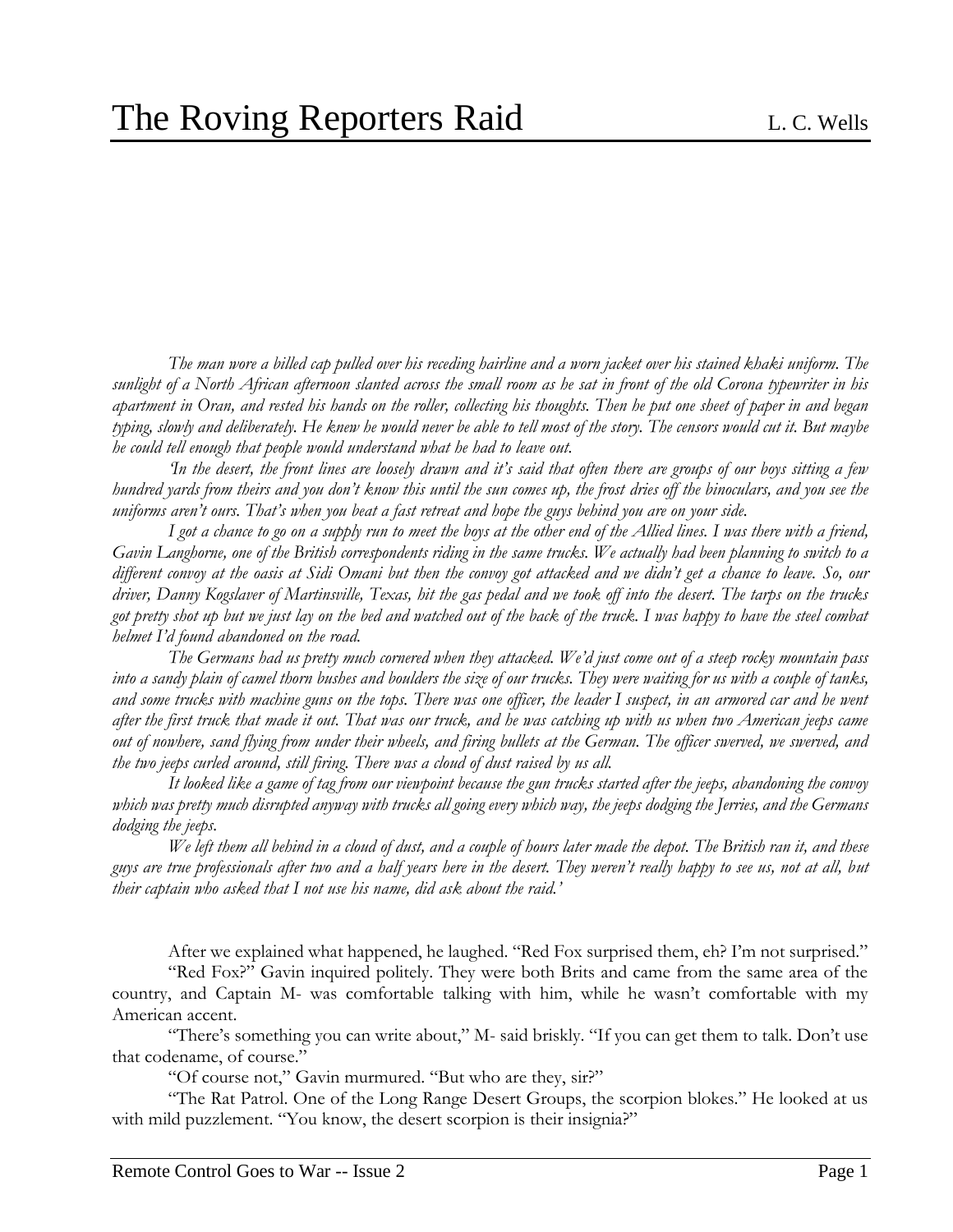I'd heard of the Long Range Desert Groups but never thought I'd have a chance to talk with any of them. Most of the American troops didn't really believe they existed or that they lived up to their reputations, while the British kept their usual stiff upper lips, until the third whiskey of course, and then they loosened up.

Captain M- eyed us both, then hailed his aide, a tall young man with a shock of black hair and muscular arms. "Jackson (not his real name), has Moffitt and the others come in yet?"

"Not yet, sah. They are expected in later tonight or tomorrow," the non-commissioned officer replied. "That is if the Jerries let them."

"Or if they're still chasing Dietrich after that attack on the convoy," Captain M- replied sourly. "How'd he knows the trucks were going to be there?"

"Cairo's a sieve, sah," Jackson offered. "Someone probably tipped them off."

"The convoy was headed towards Sidi Omani," Langhorne said. "I don't know how we ended up here, or where we are."

"That's the way we're keeping it," was the officer's retort. "I don't want Dietrich sniffing around here. Put a bloody shot through his head if I see him. I think we'll put you up for a while until we have some trucks going out. Oh, and one other thing, gentlemen?" He held out his hand. "Your notebooks."

Gavin bridled and so did I. "Our books?"

"Security."

"No, sir, I'm not giving up mine," I said. I could feel the edges of the book in the outer pocket of my jacket.

Captain M- frowned and stood, and I thought we were going to be stripped to our skivvies by the soldiers when he asked, "Then I have your word of honor that you won't mention this place?"

"Yes, sir," we chorused.

"If you break it, gentlemen, I'll see you are shot even if you are in Berlin. Dismissed!"

"Who is Dietrich?" I asked Jackson as we followed him out of Captain M-'s tent into the depot. It was quite busy for something buried in the middle of rolling sand dunes.

"Bloody German pest," Jackson replied. "Moffitt'll tell you more. "

"Who is Moffitt?"

Jackson led us into a tent, swathed in layers of camouflage. We could see four camp beds, a small table, unlit lantern, and a pile of bedrolls. "Latrine's down the way there, and don't get lost. The Captain's not joking about the firing squad."

"Who is Moffitt?" I asked again, and Jackson grinned.

"I'm putting a guard on you two who'll probably tell you all you want. His name is Peterson and he was with the Rat Patrol while one of their blokes was wounded. He's an American. I'm sure he'll be happy to talk to a fellow Yank." Jackson left us.

We promptly started making the tent home by unrolling the bedrolls and setting up the beds. After finding the latrine, we came back there in time to meet a puzzled-looking young man who was standing by the tent, his rifle slung over his shoulder. He had a couple plates of food for us. No mess tent tonight. Captain M- didn't want us eating with his troops.

Jack Peterson from Henryetta, Oklahoma, is a young man, like so many of our troops over here. There was a harder look in his eyes, like he'd been around for a while, but most of the time he could have been one of the new guys fresh off the docks and eager for the first battle.

"Moffitt? He's the Brit," was Peterson's reply when I asked him as we sat in the tent. He pulled out a camp light, sheltered it properly, and, finally, we could see each other's faces. "I mean I'm not surprised M- thought of him first. They both come from the same kind of place, college guys, though Moffitt's a professor or something.

"Professor?" Langhorne asked around a mouthful of fried eggs. That was one thing they had enough of in North Africa—eggs. The hens were working overtime and the farmers couldn't get them to the towns.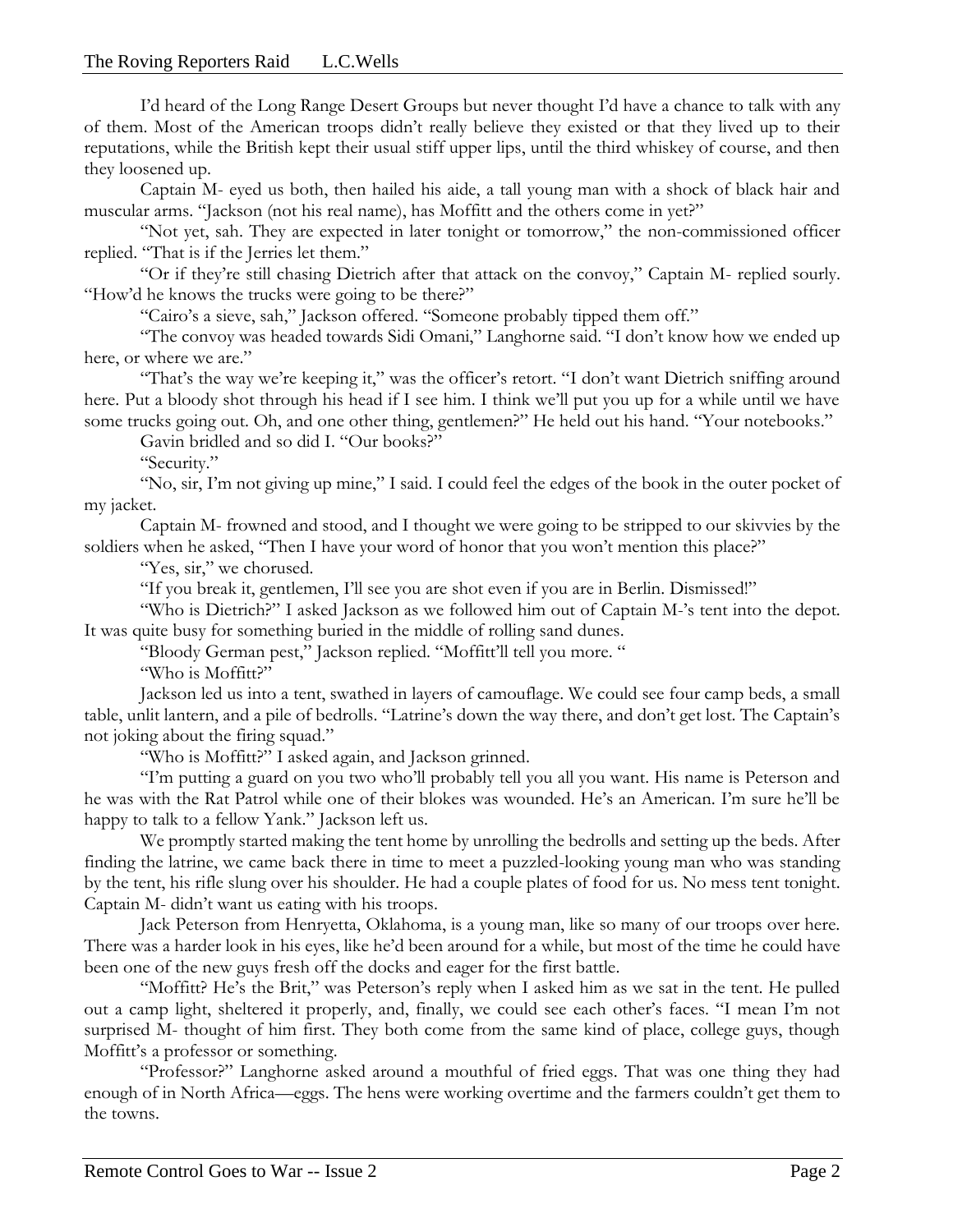"Yeah, studied the Arabs and the history of this area before the war. Good guy, but stiff-like, till you know him. I was his driver for a while until Tully came back from the hospital."

"Tully?" I asked.

Peterson ticked off his fingers. "The Rat Patrol's four guys—Sergeant Sam Troy, one of ours, Tully Pettigrew from Kentucky, Mark Hitchcock, they're the drivers, and Sergeant Jack Moffitt who is from…uh, Cambridge, I think."

Langhorne sat up. "I know a Professor Moffitt. He lectured at Oxford one time on Roman History. But he's an older man."

Peterson shrugged. "Not the same guy. Moffitt's a couple of years older than I am. He's been in the desert for a while."

"How about the others?" I asked.

"They're American commandos. They disrupt German convoys, infiltrate, hell, anything they're asked to do," Peterson said cheerfully. "Probably one of the few mixed groups out there."

"How'd they manage that?" I questioned carefully. Politics back at headquarters was fairly proprietary about keeping the armies apart.

Peterson shrugged again. "Dunno. Maybe good will? I'm here because my last truck got shot to hell and they're fixing it in the depot. Didn't figure I'd see the guys, though."

"They're coming in tonight?"

"If they make it," Peterson replied in a serious tone. In the dimness I saw his hands tense. "They're pretty independent. Take a helluva lot of chances."

"You think they didn't make it?"

He laughed. "They've got nine lives each. They'll be in. In fact, you're in their tent."

Langhorne and I exchanged nonplused looks. "Their tent?"

"The visitor's tent. Probably Captain M-'s idea. If they make it, I'll scrounge up some more beds." We heard engines and rumbling and knew that some more of our convoy had made it in. Peterson

looked at each of us, and shrugged. "Come on. Keep your heads down."

Two of the trucks came in and the depot's troops poured out to unload the supplies and hide the vehicles. They had just finished when another engine roared, then the sound doubled.

"That's them!" Peterson said with a grin. "It sounds like Hitch's driving. Good. I owe him a pack of bubble gum."

The two jeeps that roared in were battered and dented, and the men in them all wore their dust goggles and scarves against the persistent dust and sand. They were an eccentric, individualistic bunch from their hats to the way they sat. Driving the first jeep was a young blond private wearing a red kepi. The sergeant sitting in the back seat had one hand on the fifty-millimeter machine gun mounted on a pedestal.

The driver of the second jeep wore a steel pot helmet. His partner sat in the other front seat, wore a black beret and scarf around his neck. All four men were coated in dust, which made them blend with the camouflage around them.

The jeeps ground to a stop in the middle of the square, and a team of soldiers, all armed with brooms, headed out into the desert to sweep away the tracks. Briefly, I saw the stars bright in the night sky, before the drapes hid it.

The first sergeant to enter pulled down his goggles and the kerchief that hid his face, then climbed out of the back seat. He saluted Captain M— who had come out of a tent; M— returned it.

"That's Troy," Peterson muttered. "Been out here a long time. The one with the beret's Moffitt, the guy in the red cap is Hitchcock and the other one's Pettigrew. Most of us call him Tully."

The others had climbed out of the jeeps, stretching stiff legs and clustering around Troy, who was talking to the captain. Finally, the officer nodded and stepped back. "Get some supplies before you leave, Troy."

"Yes, sir." They exchanged salutes. Troy turned to the gawky youngster who was probably the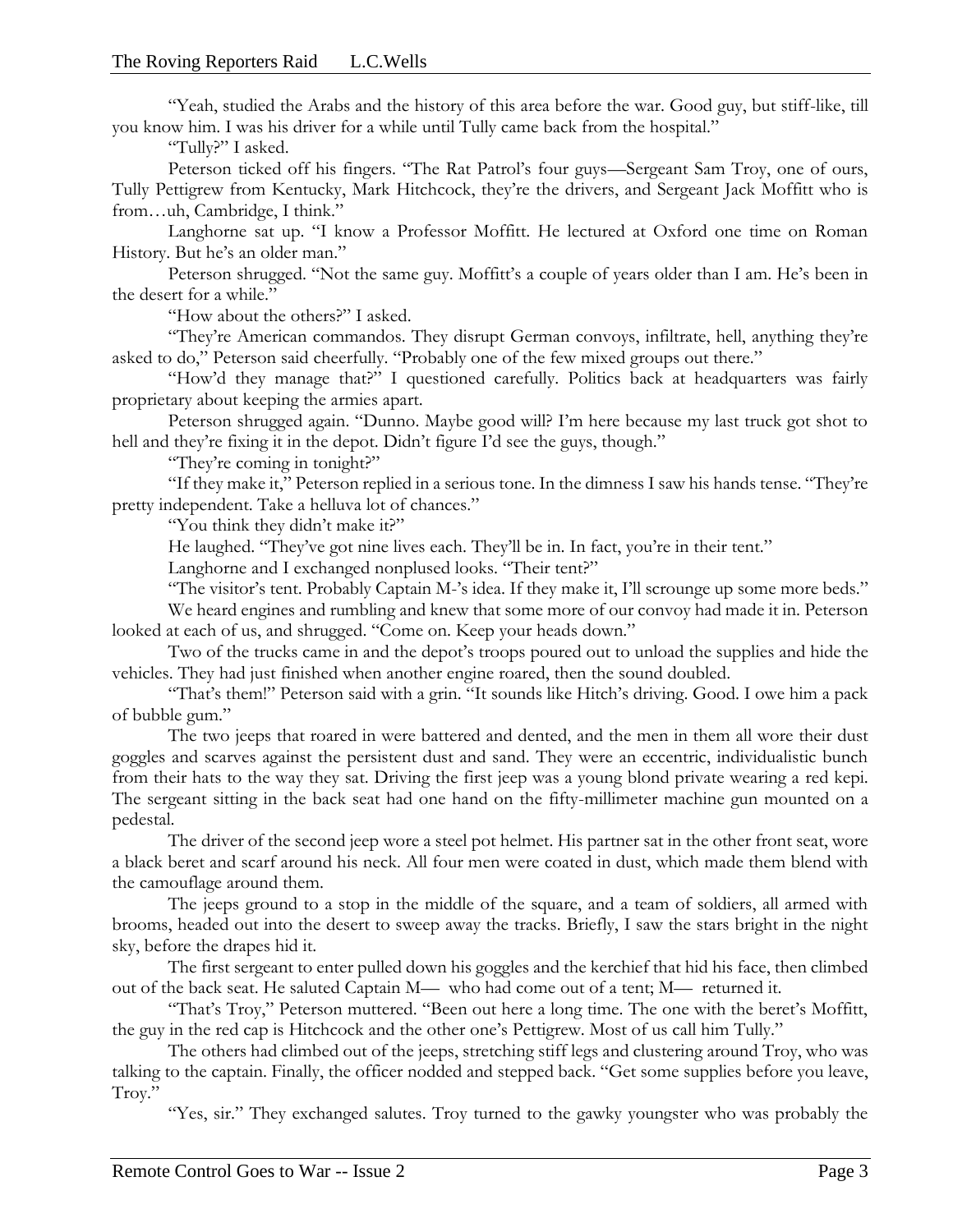depot's supply chief and they went off together, leaving the others leaning on the jeeps.

"Lemme see if I can get their attention," Peterson said. He cupped his hands around his mouth. "Hitch! Bubblegum!"

The blond driver looked around with a bright smile and raised his hand as did Moffitt. Pettigrew turned in mild interest but said something that made Moffitt laugh.

Hitchcock said something then walked towards Peterson. Behind him, the other two headed for the mess tent.

"You got something for me, Peterson?"

"Hey, I owed you!"

"You sure do, buddy!"

Close up, Hitchcock is a fine example of young America. Corn-gold hair, blue eyes, a firm glance that eyed us with a certain amount of curiosity. His accent places him in the New York area, maybe Long Island.

Peterson handed him a pack of gum, that made Hitchcock smile broadly as he pocketed it. "We're even."

"Like hell," Hitchcock retorted. "This is the first down payment."

"My life is worth more than one pack of Topps bubblegum?" Peterson joked. He waved at Langhorne and me. "These guys are reporters, Hitchcock. Came in with a convoy that got shot up—"

"The one earlier today?" Hitchcock asked. "We chased them off."

"Yeah," I said. "Thanks a lot."

"My pleasure," Hitchcock replied. "Hunted Dietrich for miles before we had to give up. We're short of gas."

Langhorne frowned. "Was that what we were carrying? We're bloody lucky to not have gotten blown up!"

"Naw, they would'a wanted your gasoline," Hitchcock assured him. "Probably dumped you in a holding camp or shipped you to Italy if you got caught."

"Does he try that often?" I asked. "The German…Dietrich?"

"Dietrich was in the desert before we were–he's probably the leading junior officer in this part of the desert, has to be now he's been around so long. Speaks some Arabic, pretty good English–hell of a guy from what his troops say. Gotta respect him, though there are times when…never mind." Hitchcock fingered the gum as if it were a pistol. "Ever since our guys started landing, he's been attacking a lot more of our trucks for gasoline and food. Troy thinks that he's gotten orders from Rommel to get supplies from anywhere since we've cut off a lot of their supply lines."

For a private, Hitchcock was well informed about the situation around here. Most privates or even many above that rank didn't care.

"Hitch!" Troy had returned to the jeeps. "They're going to resupply us. Get some food."

"Nice to meet you," Hitchcock said, nodding towards me and Langhorne. "Remember, Peterson, I want some more gum next time."

Peterson shook his head. "Not a chance, buddy. I'm outta that loop."

Hitchcock laughed and headed to where Troy was awaiting him. The sergeant was eyeing us suspiciously. I knew that Hitchcock was probably going to be cross-examined about what he'd said.

"Looks like they're heading right out. You're not supposed to go in the mess tent," Peterson said abruptly. "Sorry, guys."

We knew that was true, and if we didn't want to spend the next several years in the desert, get shipped back home on the first transport, or dropped out of a plane, we'd better follow orders. Leaving behind the tempting jeeps, and the laughing men, we went back to our quarters.

Later that night we heard the jeeps heading out, and the muffled sleepy cursing of the soldiers who were out dusting off the jeep tracks before the German morning aerial reconnaissance flight.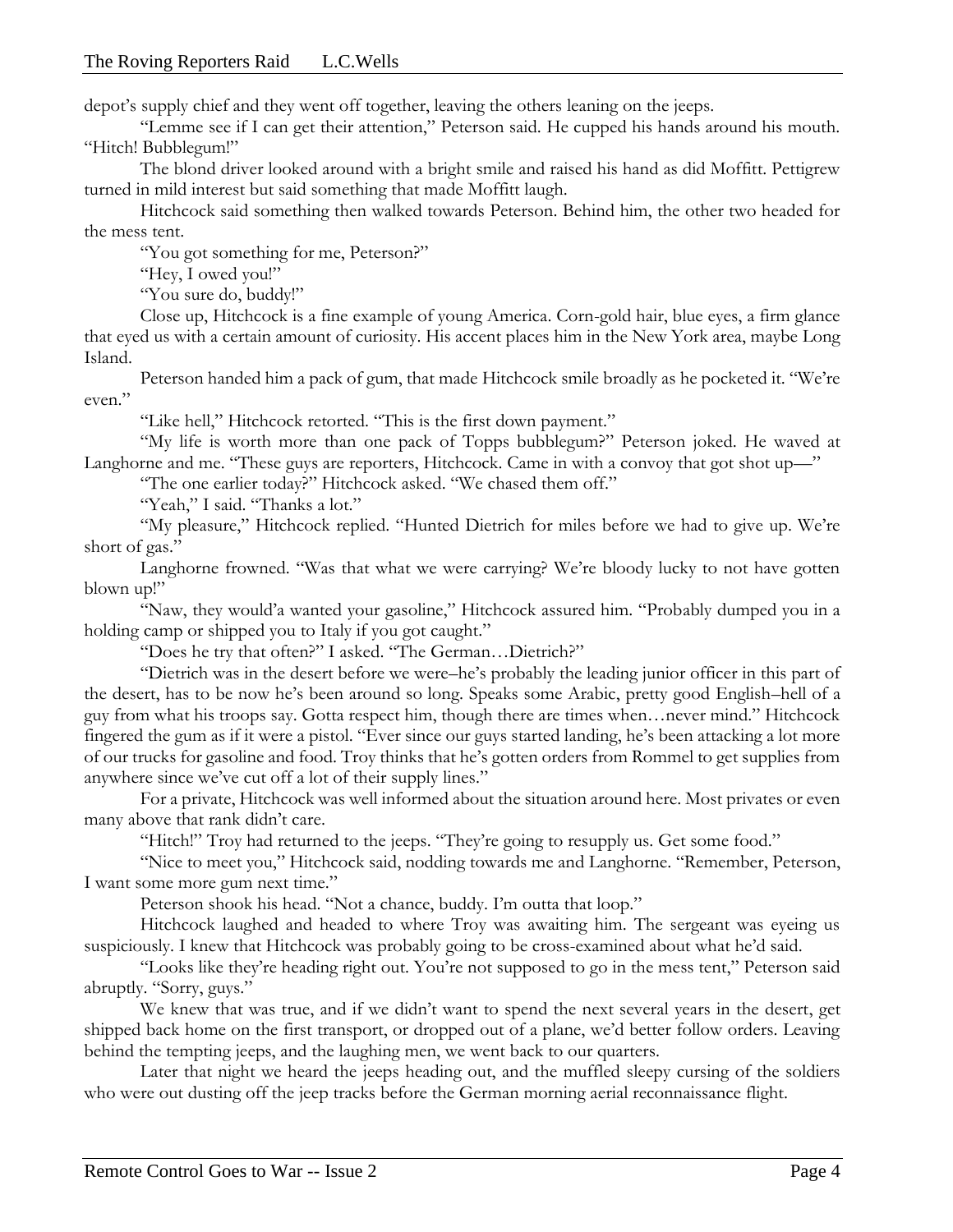Langhorne and I were shipped out the next morning on the three truck convoy. There were two men per truck, and us, making eight men in all, heading back to the coast. At least we think that is where they were headed since Captain M— didn't fill us in on the plans. The barrels in the back were empty of their gasoline and water, so they rattled every time we ran over rocks, and I think they could have been heard in Chicago through the morning air.

In the desert the sand is always in the air, like a faint mist. Langhorne and I sat at the back of Peterson's truck, the last in the three-vehicle convoy, looking at the cloud of dust left behind us.

"Wonder if we'll see them again?" Langhorne finally asked.

"Who?"

"The Rat Patrol. They're an example of what we should have more of in this war. Joint Allied operations."

"So, you'll let me see your copy before filing to your paper?"

Langhorne laughed. "Over my dead body."

Several hours into the trip the trucks pulled over before their radiators overheated, and everyone clambered out to take shelter from the hot sun. There was no appetite for lunch though there was for water.

All of the drivers were Americans, with Peterson as a leader. They took turns keeping alert for any attackers, but soon we were all asleep in the shade. After all who would be interested in three trucks full of empty cans?

The Germans took a leaf out of our commandoes' books and snuck up on the sentry, Charlie Lewis of Kansas City, Missouri, who was injured by a thrown knife.

Peterson started firing when he heard the strangled gasp. I don't know how he recognized the danger but maybe his senses were more acute from traveling with that group.

Langhorne, who had fallen asleep holding several sheets of paper, hit the sand so hard he bruised his nose and started bleeding. I lay beside him hoping like hell that the Germans wouldn't shoot us. War correspondents don't carry weapons to defend ourselves.

I felt bullets cut through the fabric of my jacket, and just kept my head down.

Men screamed as the bullets hit them. German and American–you can't tell the difference by the sound. Finally, the firing stopped and I heard cautious footsteps nearby.

A gun barrel nudged me in the side. I looked up at as German soldier, who was silhouetted against the sun.

That was when I realized that the bullets had scored my back and my left thigh, and it felt like someone had branded me. Beside me, Langhorne was too quiet. Was he dead? I put up my hands.

The German called out, and an officer came around the corner.

Tall. Thin. Hair bleached gold by the sun and a tan that looked as dark as a redwood. His uniform was frayed, sandy, and looked as if it had been worn for too long. His face was quite alert, though.

"You are?" he asked in perfect English.

That took me by surprise. Funny, I never thought they spoke anything but German. "I…a war correspondent.…"

"So, I see by your insignia," he replied. "Your friend is wounded?"

Langhorne had a bloody face, but I thought it was from his nose. He didn't look dead. There is a look to that, when the heat of the blood fades and the body goes lax. "I think he's still alive."

"Good. I am sorry to interrupt your journey but I need these trucks."

"The trucks? There's nothing…ah, um.…"

"Yes, I'm sure there is nothing," he replied with a youthful grin. "But I would like to see your notebooks." He held out his hand.

I didn't feel like disputing it with the winner of this gun battle. I didn't think that he'd act like Captain M—so I reached into my pocket, and handed him the battered notebook. It wouldn't do him any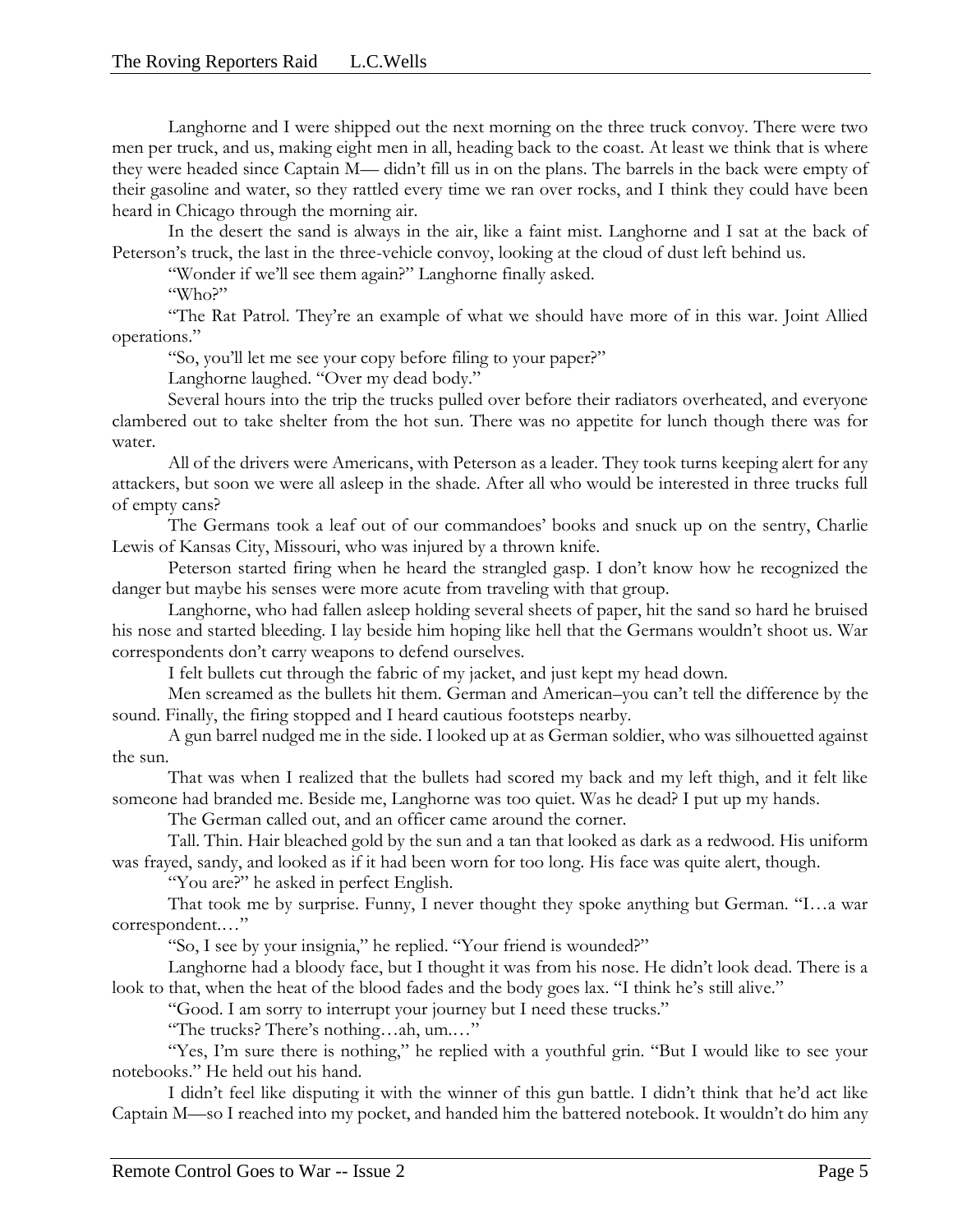good. My handwriting is pretty terrible, and besides I hadn't done any writing since we left with the convoy.

He flipped the pages, frowned, then turned some more. He closed it and handed it back. "I have enjoyed your columns in the past, and I am glad you are not injured. Perhaps you'll give me your friend's?"

I handed him Langhorne's notebook and ignored as best I could the pages in his hand. That was the recent stuff–including a few comments on the depot. Luckily, they were covered with blood, and in fact, the ink had also run. They were illegible.

The officer flipped, scanned, then handed it back to me. "Nothing. Josef!" He gestured to us, and gave an order in German to the soldier, then went off.

I could see that four of the drivers had been killed in the battle. Peterson was badly wounded judging from the blood on the front of his jacket, but a German medic was patching him up. The sentry was dragged around the trucks, dazed from a wound in his shoulder, and blow to the head. The Germans had already patched him up.

I heard the sound of engines and realized the Germans were bringing up their vehicles. They don't sound like Allied trucks.

Langhorne stirred beside me and rolled onto one arm. He put his hand up and felt his nose, then saw the blood. He sniffed and winced, tears coming down his face.

"How are you?"

He sniffed again, sat upright. "All right. Who's that?"

"He's in charge."

"Do you think it's that Captain Dietrich that Captain M— disliked so much?"

"Shut up!" I hissed.

The German officer began studying a pile of papers that had been in the front of the first truck. "That's what he wants," Langhorne muttered. "Maps."

*That's not all he wants. He wants the supply dump.* "There's nothing on them."

"So, what is he going to do?"

That became clear a half hour later. The Germans drove off with two of the trucks after draining half the gasoline from ours. He left behind him us, the sentry and Peterson, and ten neat little mounds of sand, with markers for the Germans and the Americans. The afternoon wind blew through the dangling dog tags like a musical chime.

I dragged myself over to Peterson who was lying against one of the wheels. He flicked open his eyes. "Hiya."

"What are we gonna do?"

Peterson smiled crookedly. There was blood on his mouth. The bullet must have nicked something inside. "There was nothing on the map."

"So what?" Langhorne asked sitting beside me.

"He wants us…to go back to the dump," Peterson said weakly. "To lead him…to the dump."

"That's the only way you'll get the medical help you need," Lewis said bluntly. "The gasoline they left behind would be enough."

Peterson grabbed his shirt, then let his hand drop. "We stay here."

"And die?" Lewis asked incredulously. He ignored the blood stain.

"We can't lead.…"

"Them back there, chum," Langhorne finished the sentence. "If the Jerries get that dump it will lead to more deaths."

"So, we just sit here and die?" Lewis questioned, his eyes wide. "Hell, Jack, you're dying!"

Peterson's eyes were closed but he managed a faint smile.

I wasn't too thrilled with the situation. We'd either turn into petrified mummies from dehydration for the next convoy to find, or the Germans would come back for the truck when we didn't move out, and shoot us all. Actually, I doubted that the captain would do that. He didn't seem the type to patch a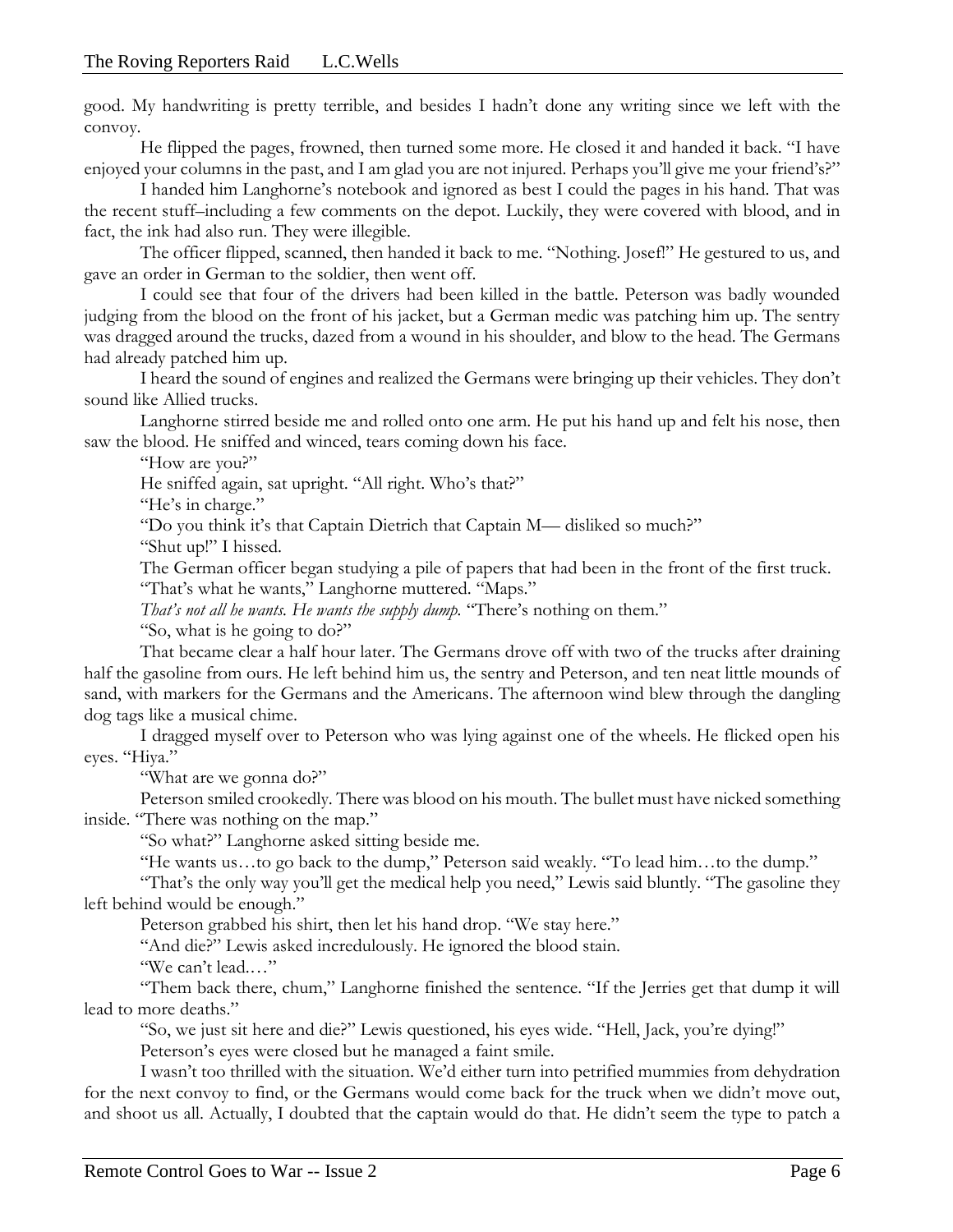soldier up, then shoot him callously later. But then again, if he was frustrated, who knew what he was capable of?

Peterson's chuckle was a ghost of what it had been a night before. "Dietrich… will be back. He's… probably watching out there. Waiting…."

Lewis glared around. "Damned Kraut. We're just goddamn bait to him."

"He's…not the kind who.…"

"Rest now," Langhorne said authoritatively. "Let's see what we have left in the way of food and water."

My leg and back hurt but I followed him to the back of the truck. Captain M— had given us enough food for the day and we hadn't eaten it, but we were short on water.

I surveyed the barrels. "Think there's any water left in them?"

"No," Langhorne said, leaning on the back of the truck. "Just the canteens and what's in the radiator. If we're going to move it'll have to be at night."

"Move?"

"Are you going to die here?" He looked me straight in the eye. His face and jacket were still bloody from his nosebleed.

"What do you have planned?"

Langhorne pointed to the path ahead. "Go as far as we can in the truck, then walk. Hope to meet someone who can help."

"Think the Krauts will let us?" Lewis demanded coming up unexpectedly. "Hell, they're probably out there right now, ready to shoot us if we don't go the right way."

"What about Peterson?" I asked.

"Put him in the back and go. Someone stays with him until we find help," Langhorne said succinctly. "It's all I can think of."

"I wonder if his friends are around?" I said looking at the blinding sand. The sun was starting on its way down but the sands shimmered in the heat.

"Friends…oh, the Rat Patrol?" Lewis said. "Heard them say they were headed east."

"Too bad," I commented. "We could use them."

"Let's get Peterson into the truck," Langhorne commanded.

"Dump the barrels," Lewis suggested. "Less weight."

We spent four hours dumping barrels out of the truck. I haven't worked that hard since before I went to college. Some of the barrels did slosh and we discovered the faint remnants of gasoline that had been hard to pour out. What little we could we put in the truck's tank.

Then we moved Peterson into the truck bed, and climbed inside.

Lewis was the driver, with Langhorne beside him. I sat in the back with Peterson.

We'd barely gone a mile before someone fired at us.

"Christ!" Lewis cursed and stopped.

"What is it?"

"Jerries," Langhorne answered. "They're blocking the road."

"Not going to let us go anywhere but back, eh?" I said.

Beside me, Peterson chuckled. "He's…not stupid," he whispered. "Dietrich…"

"We can call his bluff," Lewis said grimly. "See if he'll blow us up—"

"Are you crazy, man?" Langhorne questioned in sheer disbelief. "Go back."

"Back!"

"Back. To the barrels. We can set off the gasoline there, a dirty smoker, and maybe someone will see us."

"Or the Krauts'll kill us all!"

I saw Langhorne put his hand on the wheel, stopping Lewis's movement. "What choice do we have?"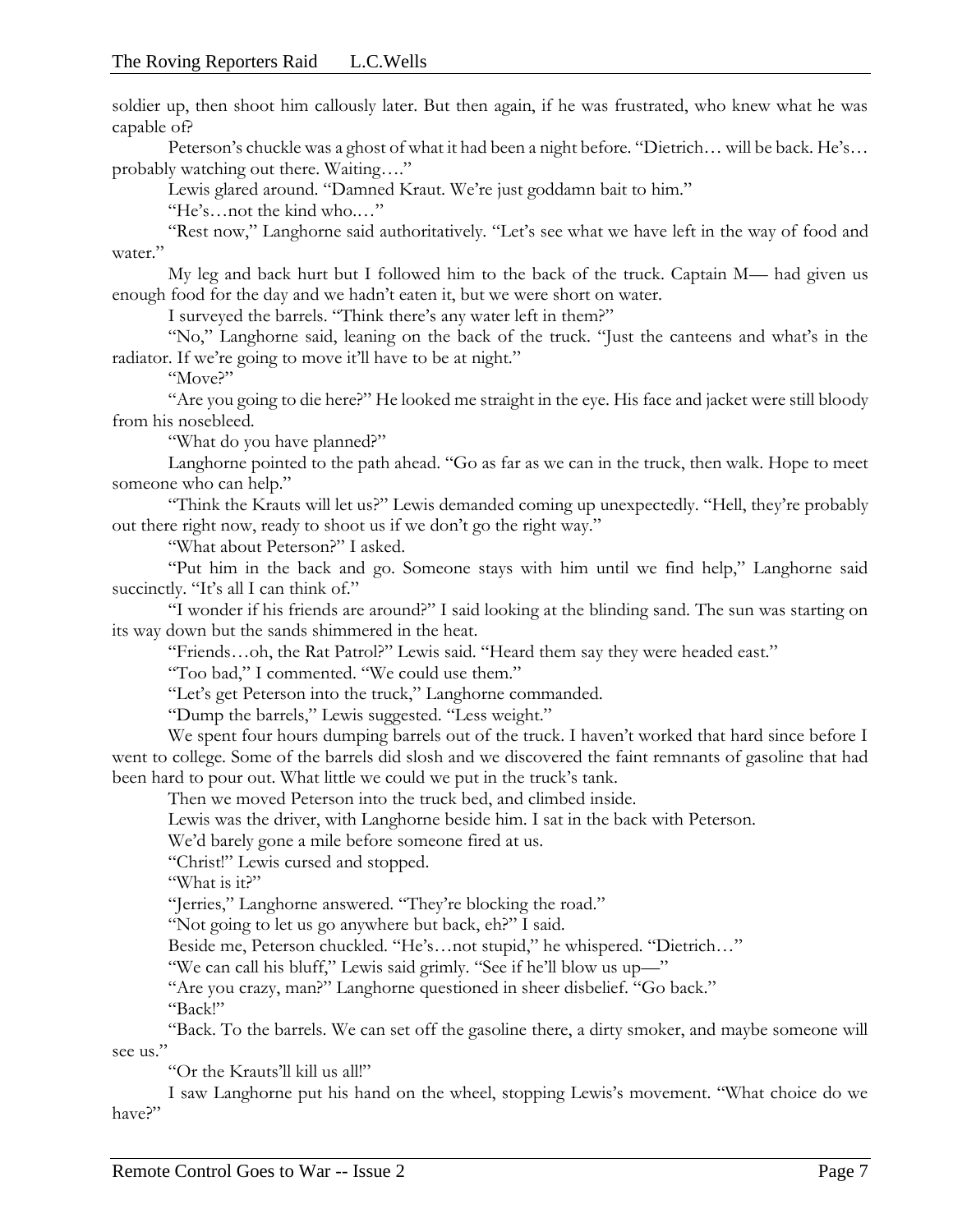Silence. I could hear Peterson gasping beside me. There were tears running down his face and he was pale.

"Get back and send up the signal," I finally called. *And if Peterson dies, then we can bury him with the rest.*

For some reason, the trip back to the barrels was faster than the trip out. Maybe it just seemed that way.

The sun was almost to the horizon and it was going to be a beautiful night, but cold. I wasn't sure if we were going to be there the next morning. I doubted Peterson would.

I climbed out and helped the others with the gasoline. We took part of the camouflage canvas that had been over the truck and doused it, then with a grand flourish, Langhorne took out his lighter, and using some dried camel thorn bushes, set it ablaze.

It stank of gasoline and rotted canvas and mold but the fire caught and a long plume of dark smoke went up.

"What about the Germans?" Langhorne said looking around. "This should bring someone out of the rocks."

"We know they're around. Let's eat something and get ready for them," I suggested.

There wasn't much water left. We each had a mouthful, and gave some to Peterson, then sat around our fire, feeding it thorns and whatever would burn, including Langhorne's bloodied papers. The flames were a lovely sight as darkness fell, sputtering with an occasional cascade of sparks that danced like fireflies in the trees back home.

Lewis was resting his forehead on his knees as he sat beside Peterson, and Langhorne was hunting for camel thorn when I saw a man step out of the darkness behind him.

And worst of all, I recognized him.

"You didn't go back," Captain Dietrich said accusingly. His pistol was pointed directly at me. "You were supposed to take your man back to the doctors!"

"He didn't want to go," was my reply and it was a weak one.

Dietrich smiled. "Stubborn enough to let himself die out here for what? We **will** find that dump."

"Not from us," Lewis said though his toughness was a flimsy façade that we could all see through. He was only twenty, in pain from his wound, and he didn't want to die here.

The captain debated for a second, then ordered, "Throw away your gun."

Both Lewis and I heard the sound of footsteps behind us. The Germans had us surrounded again. Lewis tossed his machine gun away.

"I will take you all to my camp," Dietrich ordered. "There is a doctor there who can help him."

"Thought you were going to let us die," I said with a touch of anger.

"You were supposed to take him to the depot!" I realized that the German captain was more than a little annoyed by our actions. "I never intended for him to die," he continued. "I wanted you to go back to the depot."

"'Fraid not," said a voice I'd only heard once but will never forget. "I think we can get Peterson some help faster than you can, Captain."

I turned my head and saw Sergeant Troy standing just inside the circle of firelight. He had his pistol out as well—aimed at Dietrich.

"A standoff, Sergeant. My men have surrounded this camp– "

"So have mine," Troy said grimly. "And reinforcements as well. You might as well surrender, Dietrich – "

"Surrender?" Dietrich looked offended. "I have more men than you do, Sergeant."

"You sure about that?"

Dietrich hesitated for a second. "Your man is badly wounded, Troy. Shall we stand here and wait until he dies?"

"Once you surrender, then all we have to do is take him– "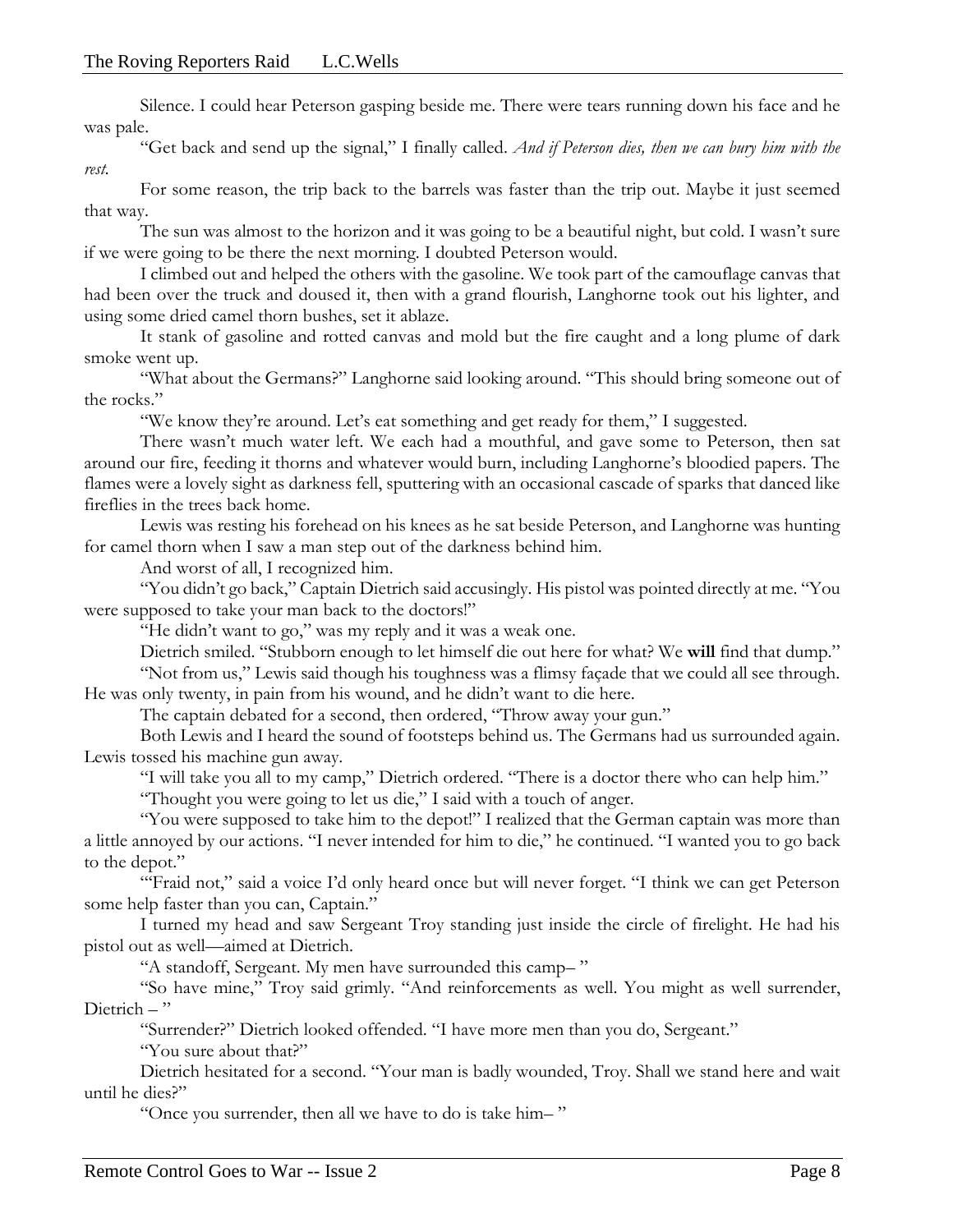There was a crackle of a machine gun. Both Troy and Dietrich fired.

I admit that I was flat in the sand as fast as I could be. Lewis scrambled for his gun while Troy and Dietrich seemed to fade like ghosts into the night.

More gunfire. I just lay there watching the fire burn out. There was a scream that stopped with more firing, then nothing but the night wind and the crackling flames. Suddenly that went out there was nothing but the smell of ashes.

The sun was above the horizon when I awoke the next morning. The fire was out, Lewis was nowhere to be seen but Langhorne was lying beside Peterson, snoring loudly.

I crawled over to Peterson and saw he was still alive, though I didn't know how. He was in a coma, breathing shallowly.

Cautiously, I got to my knees and looked around. The landscape was empty except for our poor truck, the barrels and the graves. Whatever had happened in the night had left no traces.

I staggered over to the truck and pulled out the last of the rations, and took them back to Langhorne and Peterson.

The Englishman stirred, blinked, then levered himself up. "Water?"

"We drank it last night," I replied hoarsely.

He shook his head. "Check. They said they'd leave some and be back."

"They?" I went back to the truck and saw a canteen that I'd missed in the front, next to the cab. It took a bit of climbing but I finally retrieved it, and brought it back to where Langhorne was now sitting up.

He took a mouthful, swallowed half, then spat some of it into his hands, wiping them over his face. "That's better. The Rat Patrol, old man. I met up with Sergeant Moffitt last night, actually ended up face down in a camel thorn before he realized I wasn't a Jerry, and he said to stay put until they were done."

"Didn't listen, eh?" The water was nectar from the peach groves of heaven, but I just sipped. "Think we can get some of this into Peterson?"

Langhorne frowned. "We can try."

"What happened?"

"I crawled back just in time to nearly get shot by the Germans who were trying to surround the camp. Tripped over several bodies. Those commando chaps are cold-blooded killers, you know. They were taking them out one by one as fast as they could."

I shivered. Never thought of it that way. "I don't see any bodies."

"Once the shooting stopped, I heard the Germans going away and started for the fire. Then Private Hitchcock shot at me but missed. He was terribly apologetic. I crawled back into camp and found Lewis…dead." He pointed to the farthest pile of sand. "They buried him this morning. How are you feeling?"

"Feeling?" I felt somewhat lost. Lewis had been a good soldier and too young to die in a skirmish over empty barrels.

"Your head?"

I reached up and found a lump on my skull that I hadn't realized was there. "What happened?"

"Looks like a bullet hit that pot helmet you've been wearing," he said briskly. "You're lucky. I looked you over but you were still breathing. I thought I'd let you sleep it off."

"Yeah." I looked around at the stony ground. There were some new humps in the sand beside Lewis'. Maybe the Rat Patrol had buried the Germans they'd killed last night. Maybe not. "What'll we do now?"

"They said they'd radio for help. I think we just sit and wait." Peterson stirred. "Let's see if we can